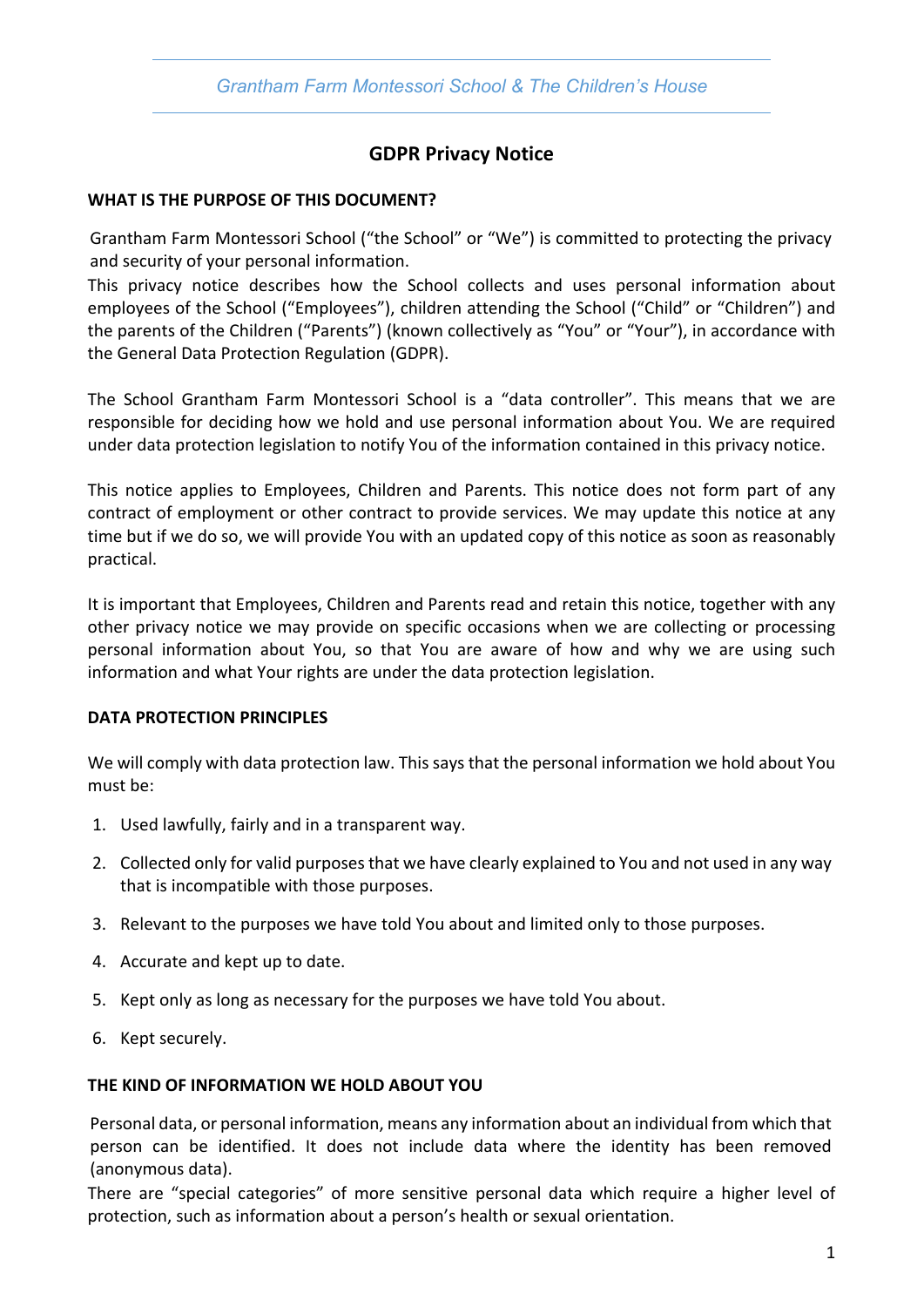## **Employees:**

We will collect, store, and use the following categories of personal information about Employees:

- Personal contact details such as name, title, addresses, telephone numbers, and personal email addresses.
- Date of birth.
- Gender.
- Marital status and dependants.
- Next of kin and emergency contact information.
- National Insurance number.
- Bank account details, payroll records and tax status information.
- Salary, annual leave, pension and benefits information.
- Start date and, if different, the date of an Employee's continuous employment.
- Location of employment or workplace.
- Copy of driving licence (where applicable).
- Recruitment information (including copies of right to work documentation, references and other information included in a CV or cover letter or as part of the application process).
- Employment records (including job titles, work history, working hours, holidays, training records and professional memberships).
- Personnel files and training records including performance information, disciplinary and grievance information, and working time records.
- Information about your use of our information and communications systems.
- Records of any reportable death, injury, disease or dangerous occurrence.

We may also collect, store and use the following "special categories" of more sensitive personal information:

- Information about an Employee's race or ethnicity.
- Information about an Employee's health, including any medical condition, accident, health and sickness records, including:
	- where an Employee leaves employment and under any share plan operated by a group company the reason for leaving is determined to be ill-health, injury or disability, the records relating to that decision;
	- details of any absences (other than holidays) from work including time on statutory parental leave and sick leave; and
	- where an Employee leaves employment and the reason for leaving is related to their health, information about that condition needed for pensions and permanent health insurance purposes.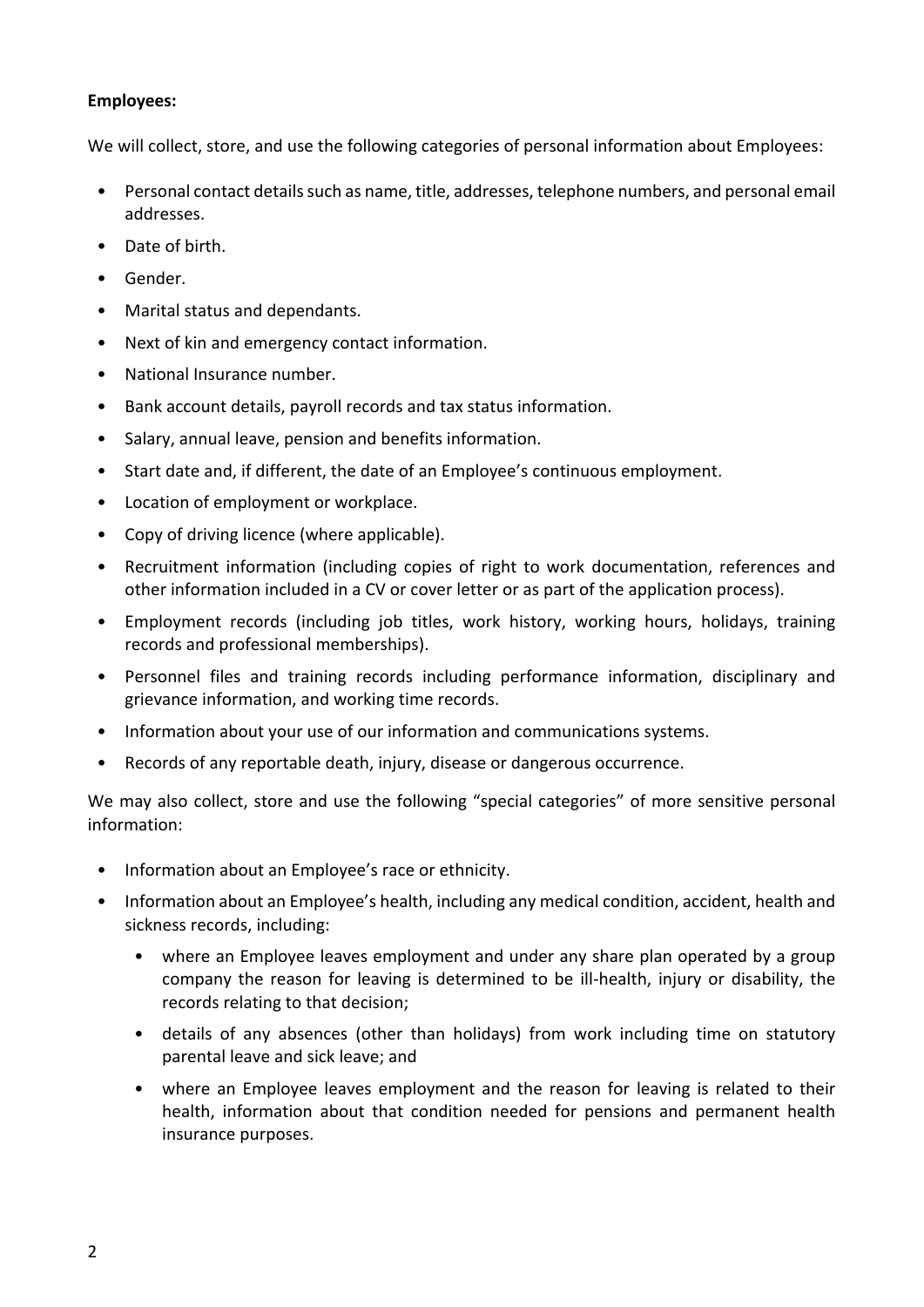# **Children:**

We will collect, store, and use the following categories of personal information about Children:

- Name
- Date of hirth
- Home address
- Dietary requirements
- Attendance information
- Photographs and video clips of the Child for general display purposes
- Emergency contact should Parents be unavailable and the emergency contact's contact details
- Record book for each Child containing the work of the Child whilst at the School, observations about the Child's development whilst at the School from Employees of the School, specific examples of the Child's progress, photographs demonstrating the Child's development whilst at the School, and personal details of the Child (e.g. their date of birth) ("Progress Report")
- Records relating to individual Children e.g. care plans, common assessment frameworks, speech and language referral forms
- Accidents and pre-existing injuries forms
- Records of any reportable death, injury, disease or dangerous occurrence
- Observation, planning and assessment records of Children

We may also collect, store and use the following "special categories" of more sensitive personal information:

- Information about a Child's race or ethnicity, spoken language and nationality.
- Information about a Child's health, including any medical condition, health and sickness records.
- Information about a Child's accident or incident reports including reports of pre-existing injuries.
- Information about a Child's incident forms / child protection referral forms / child protection case details / reports.

# **Parents:**

We will collect, store, and use the following categories of personal information about Parents:

- Name
- Home address
- Telephone numbers, and personal email addresses
- National Insurance number
- Bank account details

We may also collect, store and use the following "special categories" of more sensitive personal information:

• Information about a Parent's race or ethnicity, spoken language and nationality.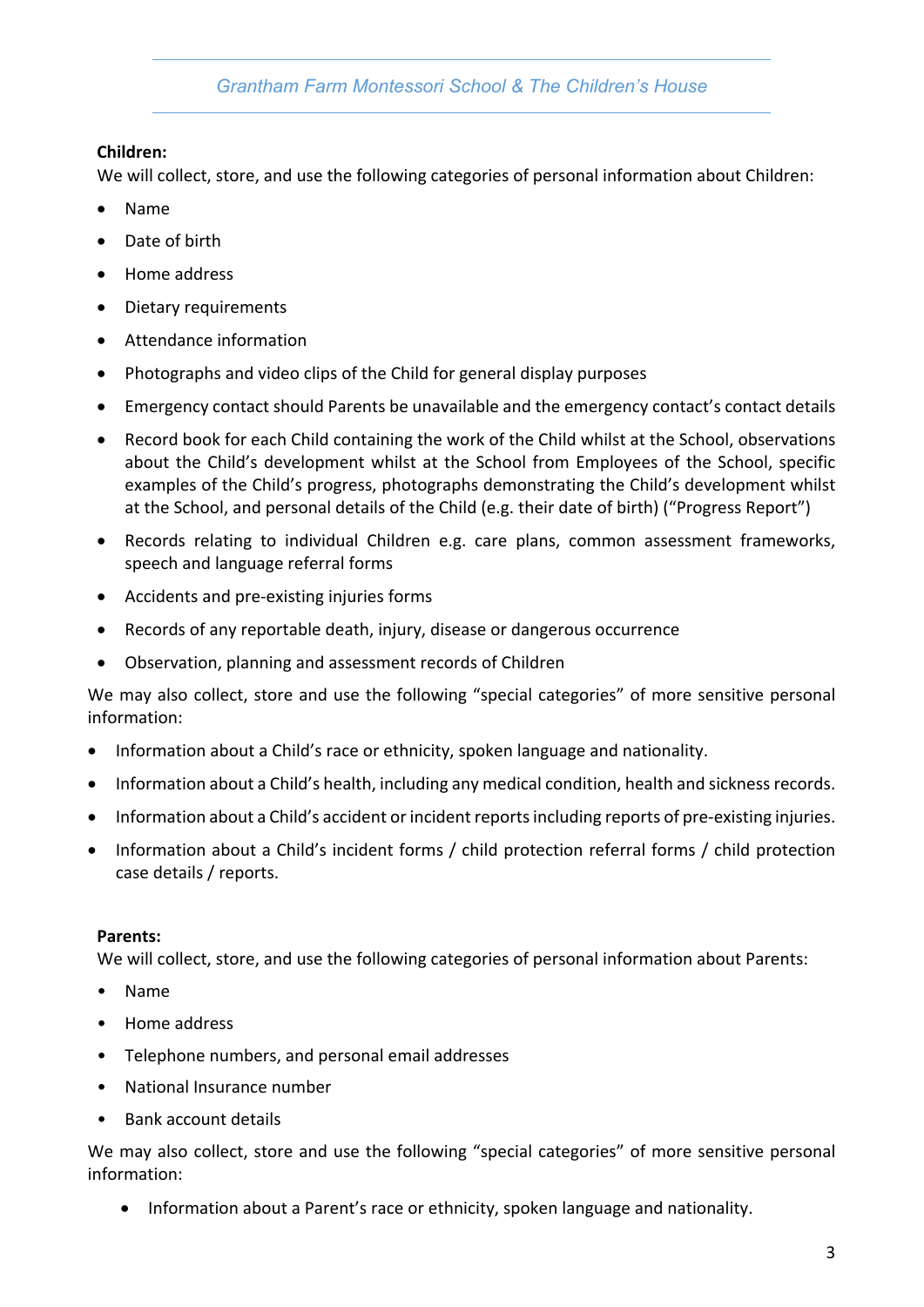• Conversations with Parents where Employees of the School deem it relevant to the prevention of radicalisation or other aspects of the governments Prevent strategy.

#### **HOW IS YOUR PERSONAL INFORMATION COLLECTED?**

#### **Employees:**

We collect personal information about Employees through the application and recruitment process, either directly from candidates or sometimes from an employment agency or background check provider. We may sometimes collect additional information from third parties including former employers, credit reference agencies or other background check agencies.

We will collect additional personal information in the course of job-related activities throughout the period of when an Employee works for us.

#### **Children and Parents**

We collect personal information about Children and Parents from the point of initial enquiry by the Parents through to the enrolment process and until the Children stop using the School's services. Our online registration and uniform order forms are hosted by Microsoft but the data is held by the school and handled as stated elsewhere in this document.

Please also read Microsoft Form's privacy statement at https://support.microsoft.com/enus/office/security-and-privacy-in-microsoft-forms-7e57f9ba-4aeb-4b1b-9e21-b75318532cd9"

#### **HOW WE WILL USE INFORMATION ABOUT YOU**

We will only use Your personal information when the law allows us to. Most commonly, we will use Your personal information in the following circumstances:

- 1. Where we need to perform the contract we have entered into with You.
- 2. Where we need to comply with a legal obligation.
- 3. Where it is necessary for our legitimate interests (or those of a third party) and Your interests and fundamental rights do not override those interests.

We may also use Your personal information in the following situations, which are likely to be rare:

1. Where we need to protect Your interests (or someone else's interests).

#### **Situations in which we will use Employee personal information**

We need all the categories of information in the list above (see Employee section within the Paragraph entitled 'The Kind of Information We Hold About You') primarily to allow us to perform our contracts with Employees and to enable us to comply with legal obligations. The situations in which we will process Employee personal information are listed below.

- Making a decision about an Employee's recruitment or appointment.
- Checking an Employee is legally entitled to work in the UK. Paying an Employee and, if an Employee is an Employee or deemed Employee for tax purposes, deducting tax and National Insurance contributions (NICs).
- Providing any Employee benefits to Employees.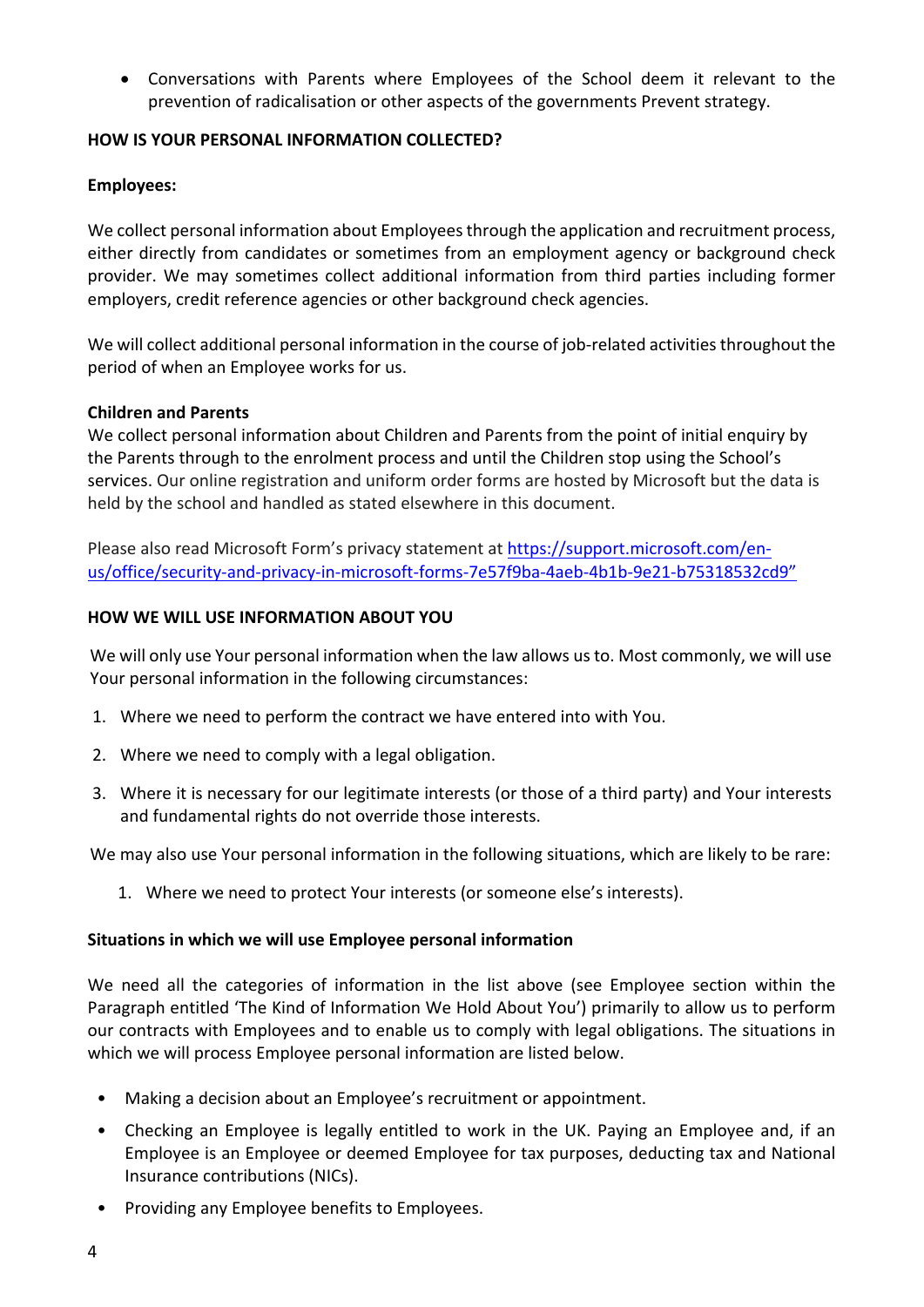- Enrolling you in a pension arrangement in accordance with our statutory automatic enrolment duties.
- Liaising with the trustees or managers of a pension arrangement operated by CMCA Accounting, your pension provider and any other provider of employee benefits.
- Administering the contract we have entered into with an Employee.
- Conducting performance and/or salary reviews, managing performance and determining performance requirements.
- Assessing qualifications for a particular job or task, including decisions about promotions.
- Gathering evidence for possible grievance or disciplinary hearings.
- Making decisions about an Employee's continued employment, engagement.
- Making arrangements for the termination of our working relationship.
- Education, training and development requirements.
- Dealing with legal disputes involving Employees, including accidents at work.
- Ascertaining an Employee's fitness to work.
- Managing sickness absence.
- Complying with health and safety obligations.
- To prevent fraud.
- To monitor your use of our information and communication systems to ensure compliance with our IT policies.
- To ensure network and information security, including preventing unauthorised access to our computer and electronic communications systems and preventing malicious software distribution.
- Equal opportunities monitoring.

Some of the above grounds for processing will overlap and there may be several grounds which justify our use of an Employee's personal information.

## **Situations in which the School will use personal information of Children**

We need all the categories of information in the list above (see Children section within the Paragraph entitled 'The Kind of Information We Hold About You') primarily to allow us to perform our obligations (including our legal obligations to Children. The situations in which we will process personal information of Children are listed below.

- Upon consent from the Parents, Personal Data of Children will be shared with schools for progression into the next stage of their education.
- Personal information of Children will be shared with local authorities without the consent of Parents where there is a situation where child protection is necessary.
- The personal information of Children will be shared with local authorities without the consent of Parents for funding purposes.
- Ofsted will be allowed access to the School's systems to review child protection records.
	- To ensure we meet the needs of the Children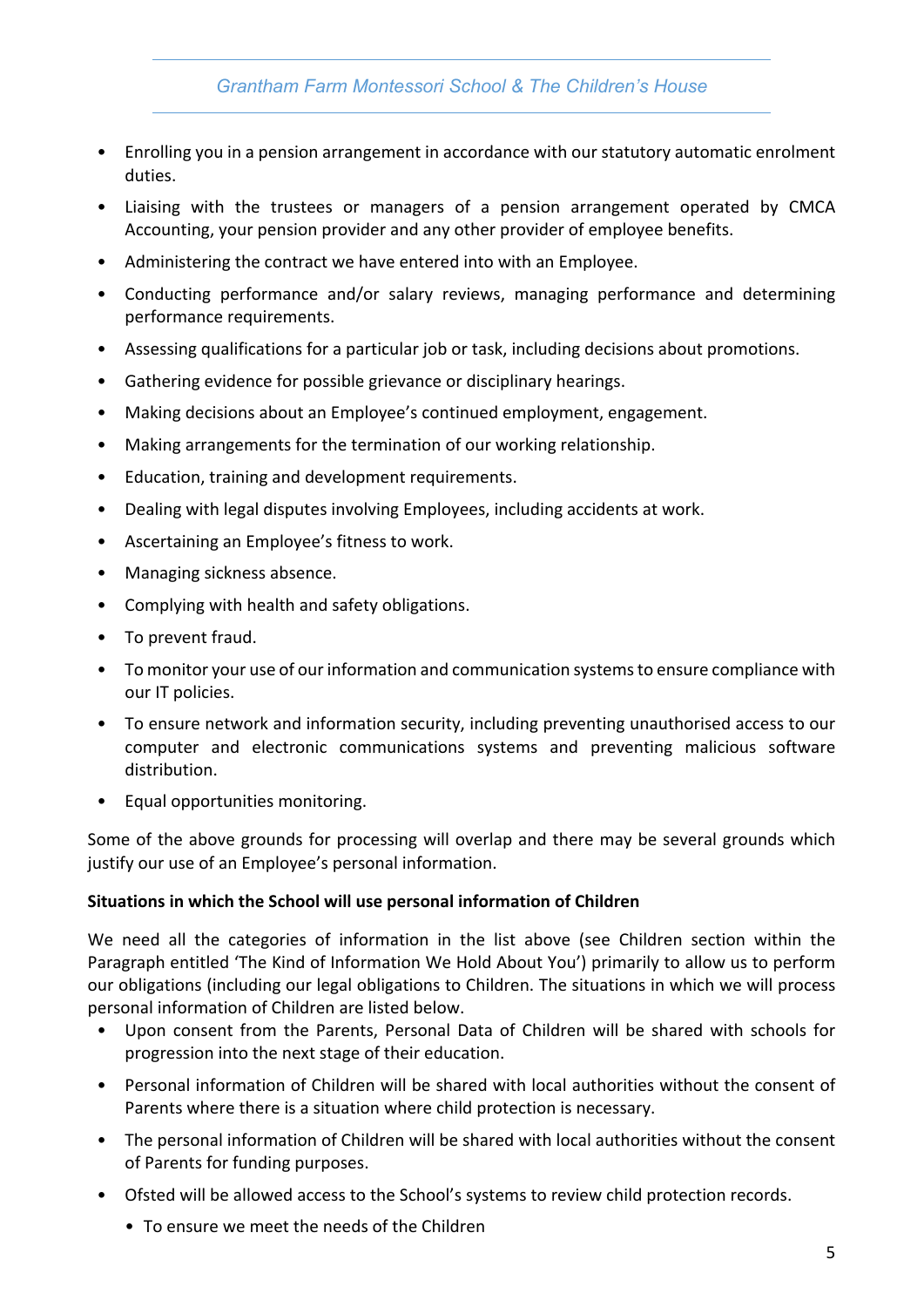- To enable the appropriate funding to be received
- Report on a Child's progress whilst with the School
- To check safeguarding records
- To check complaint records
- To check attendance patterns are recorded

• When a Child's Progress Report is given to its Parent in order for that Parent to pass the same Progress Report to a school for application or enrolment purposes

#### **Situations in which the School will use personal information of Parents**

We need all the categories of information in the list above (see Parents section within the Paragraph entitled 'The Kind of Information we Hold About You') primarily to allow us to perform our contracts with Parents and to enable us to comply with legal obligations. The situations in which we will process personal information of Parents are listed below.

- The personal information of Parents will be shared with local authorities without the consent of Parents for funding purposes.
- To report on a Child's attendance
- To be able to contact a Parent or a Child's emergency contact about their Child
- To ensure school fees are paid

## **If Employees and Parents fail to provide personal information**

If Employees and Parents fail to provide certain information when requested, we may not be able to perform the respective contracts we have entered into with Employees and Parents, or we may be prevented from complying with our respective legal obligations to Employees, Children and Parents.

## **Change of purpose**

We will only use Your personal information for the purposes for which we collected it, unless we reasonably consider that we need to use it for another reason and that reason is compatible with the original purpose. If we need to use Your personal information for an unrelated purpose, we will notify the Employee, Child or Parent, as is appropriate in the circumstances, and we will explain the legal basis which allows us to do so.

Please note that we may process an Employee's, a Child's or a Parent's personal information without their respective knowledge or consent, as relevant to the circumstances, in compliance with the above rules, where this is required or permitted by law.

## **HOW WE USE PARTICULARLY SENSITIVE PERSONAL INFORMATION**

"Special categories" of particularly sensitive personal information require higher levels of protection. We need to have further justification for collecting, storing and using this type of personal information. We have in place an appropriate policy document and safeguards which we are required by law to maintain when processing such data. We may process special categories of personal information in the following circumstances:

1. In limited circumstances, with Employee or Parent explicit written consent.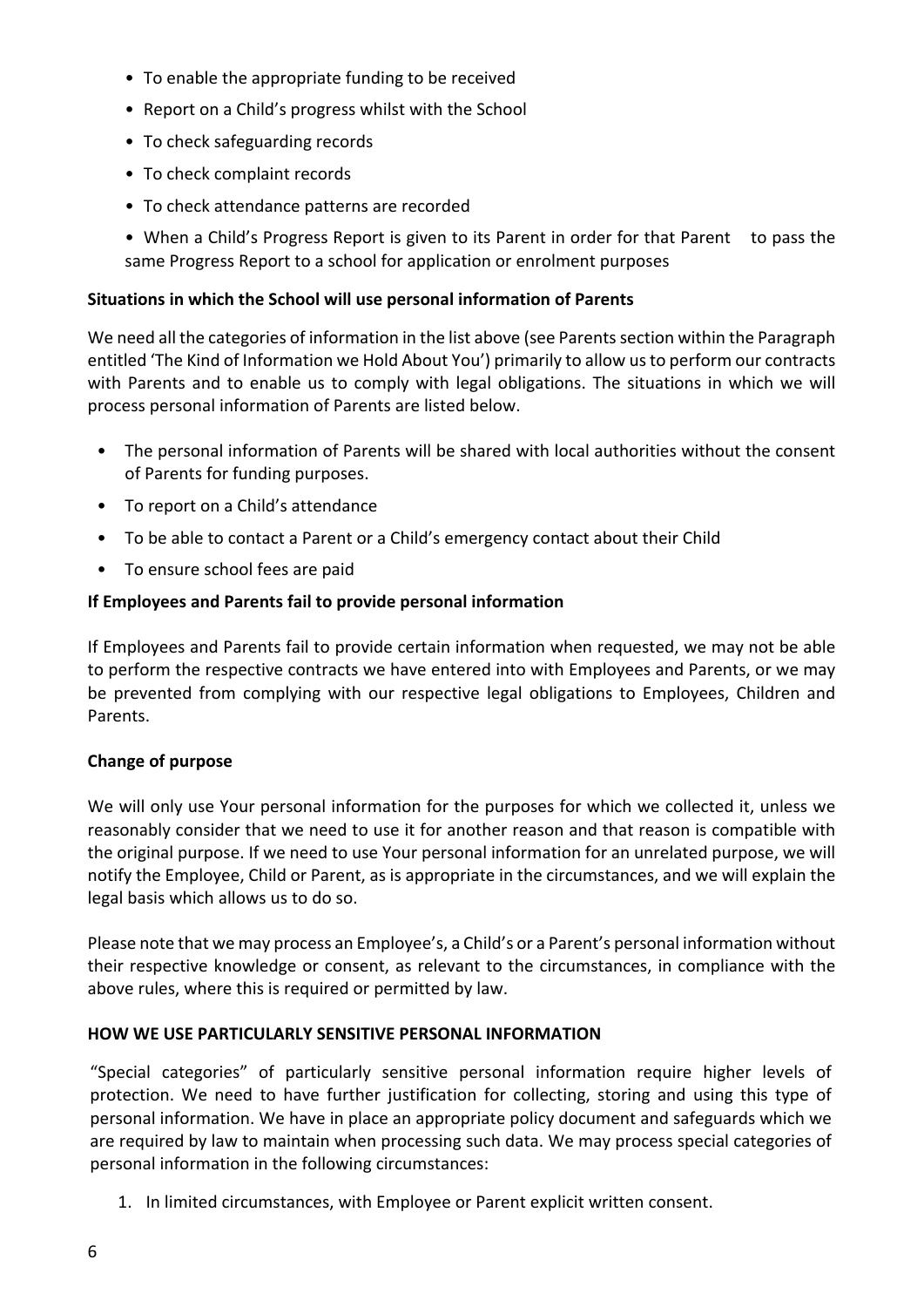- 2. Where we need to carry out our legal obligations or exercise rights in connection with Employee employment.
- 3. Where it is needed in the public interest, such as for equal opportunities monitoring or in relation to our occupational pension scheme.

Less commonly, we may process this type of information where it is needed in relation to legal claims or where it is needed to protect an Employee, a Child or a Parents' interests (or someone else's interests) and the Employee, Child or Parent as is appropriate is not capable of giving consent, or where the Employee or Parent has already made the information public.

## **The School's obligations as an employer**

We will use particularly sensitive personal information of Employees in the following ways:

- We will use information relating to leaves of absence, which may include sickness absence or family related leaves, to comply with employment and other laws.
- We will use information about the physical or mental health of an Employee, or their disability status, to ensure Employee health and safety in the workplace and to assess the fitness of Employees to work, to provide appropriate workplace adjustments, to monitor and manage sickness absence and to administer benefits including statutory maternity pay, statutory sick pay, pensions and permanent health insurance.
- We will use information about an Employee's race or national or ethnic origin, religious, philosophical or moral beliefs, or an Employee's sexual life or sexual orientation, to ensure meaningful equal opportunity monitoring and reporting.

## **Do we need Employee consent?**

We do not need the consent of Employees if we use special categories of personal information in accordance with our written policy to carry out our legal obligations or exercise specific rights in the field of employment law. In limited circumstances, we may approach Employees for their written consent to allow us to process certain particularly sensitive data. If we do so, we will provide Employees with full details of the information that we would like and the reason we need it, so that Employees can carefully consider whether they wish to consent. Employees should be aware that it is not a condition of their contract with the school that they agree to any request for consent from us.

## **INFORMATION ABOUT CRIMINAL CONVICTIONS**

We may only use information relating to criminal convictions where the law allows us to do so. This will usually be where such processing is necessary to carry out our obligations and provided we do so in line with our data protection policy.

Less commonly, we may use information relating to criminal convictions where it is necessary in relation to legal claims, where it is necessary to protect the interests of You (or someone else's interests) and You are not capable of giving your consent, or where an Employee or a Parent, as is relevant to the circumstances, has already made the information public.

We envisage that we will hold information about criminal convictions.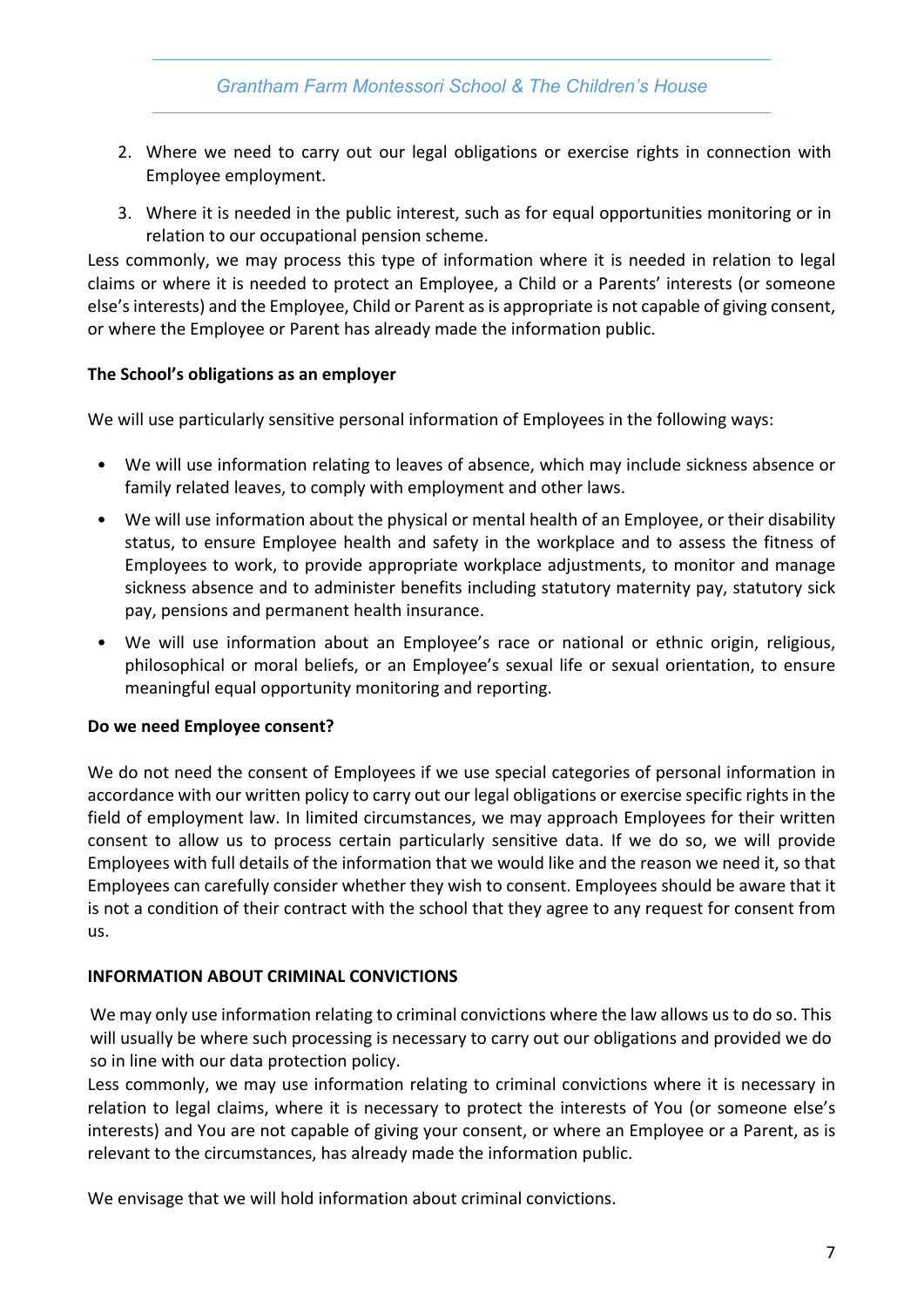We will only collect information about criminal convictions if it is appropriate given the nature of the role and where we are legally able to do so, which includes but is not limited to Disclosure and Barring Service ("DBS") checks. Where appropriate, we will collect information about criminal convictions as part of the recruitment process or we may be notified of such information directly by you in the course of you working for us. We will use information about criminal convictions and offences in the following ways:

• To conduct a DBS check on each Employee, to record the date of the DBS check, the number of the DBS check and the name of the body conducting the DBS check.

We are allowed to use your personal information in this way to carry out our obligations. We have in place an appropriate policy and safeguards which we are required by law to maintain when processing such data.

## **AUTOMATED DECISION-MAKING**

Automated decision-making takes place when an electronic system uses personal information to make a decision without human intervention. We are allowed to use automated decision-making in the following circumstances:

- 1. Where we have notified Employees or Parents of the decision and given the Employee of the Parent as is appropriate 21 days to request a reconsideration.
- 2. Where it is necessary to perform the contract with an Employee or a Parent and appropriate measures are in place to safeguard the Employee's, the Child's or the Parent's rights as is appropriate.
- 3. In limited circumstances, with explicit written consent from the Employee or the Parent, as is appropriate, and where appropriate measures are in place to safeguard Employee or Parent rights.

If we make an automated decision on the basis of any particularly sensitive personal information, we must have either explicit written consent from an Employee or a Parent as is appropriate, or it must be justified in the public interest, and we must also put in place appropriate measures to safeguard an Employee or a Parents rights as is relevant in the circumstances.

You will not be subject to decisions that will have a significant impact on You based solely on automated decision-making, unless we have a lawful basis for doing so and we have notified the Employee or the Parent as is appropriate in the circumstances.

## **DATA SHARING**

We may have to share Employee, Child or Parent data with third parties, including third-party service providers and other entities in the group.

We require third parties to respect the security of Your data and to treat it in accordance with the law.

## **Why might the School share Employee, Child or Parent personal information with third parties?**

We will share Your personal information with third parties where required by law, where it is necessary to administer the working relationship with You or where we have another legitimate interest in doing so.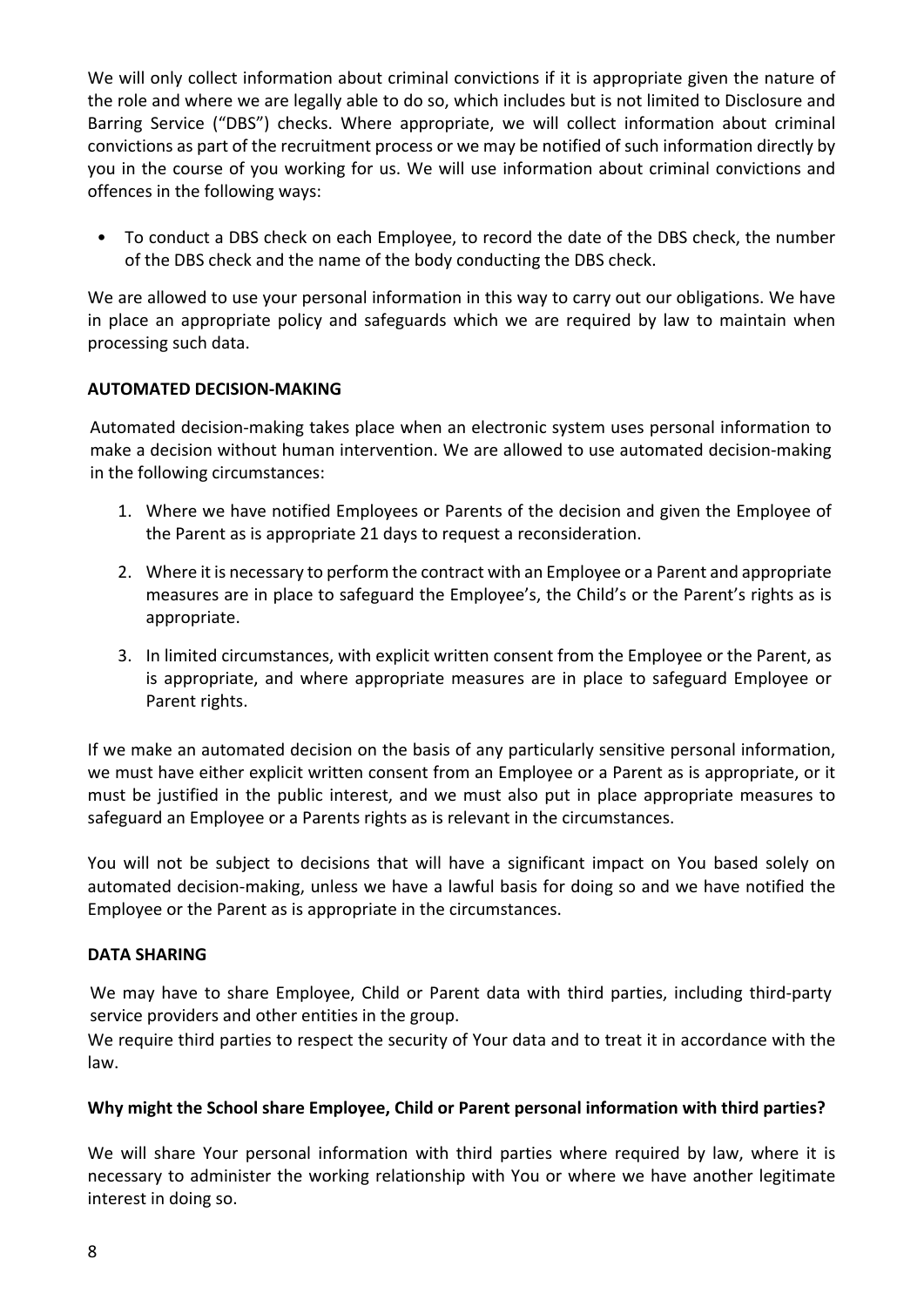## **Which third-party service providers process my personal information?**

"Third parties" includes third-party service providers (including contractors and designated agents), local authorities, regulatory bodies, schools and other entities within our group. The following thirdparty service providers process personal information about you for the following purposes:

- Local Authorities for funding and monitoring reasons (e.g. equal opportunities and uptake of funded hours)
- Regulatory bodies for ensuring compliance and the safety and welfare of the children
- Schools to provide a successful transition by ensuring information about the child's progress and current level of development and interests are shared

We will share personal data regarding your participation in any pension arrangement operated by a group company with the trustees or scheme managers of the arrangement in connection with the administration of the arrangements.

#### **How secure is my information with third-party service providers?**

All our third-party service providers are required to take appropriate security measures to protect Your personal information in line with our policies. We do not allow our third-party service providers to use Your personal data for their own purposes. We only permit them to process Your personal data for specified purposes and in accordance with our instructions.

#### **What about other third parties?**

We may share Your personal information with other third parties, for example in the context of the possible sale or restructuring of the business. In this situation we will, so far as possible, share anonymised data with the other parties before the transaction completes. Once the transaction is completed, we will share Your personal data with the other parties if and to the extent required under the terms of the transaction.

We may also need to share Your personal information with a regulator or to otherwise comply with the law.

## **DATA RETENTION**

#### **How long will you use my information for?**

We will only retain Your personal information for as long as necessary to fulfil the purposes we collected it for, including for the purposes of satisfying any legal, accounting, or reporting requirements. Details of retention periods for different aspects of your personal information are available in our retention policy which is available from the manager. To determine the appropriate retention period for personal data, we consider the amount, nature, and sensitivity of the personal data, the potential risk of harm from unauthorised use or disclosure of Your personal data, the purposes for which we process Your personal data and whether we can achieve those purposes through other means, and the applicable legal requirements.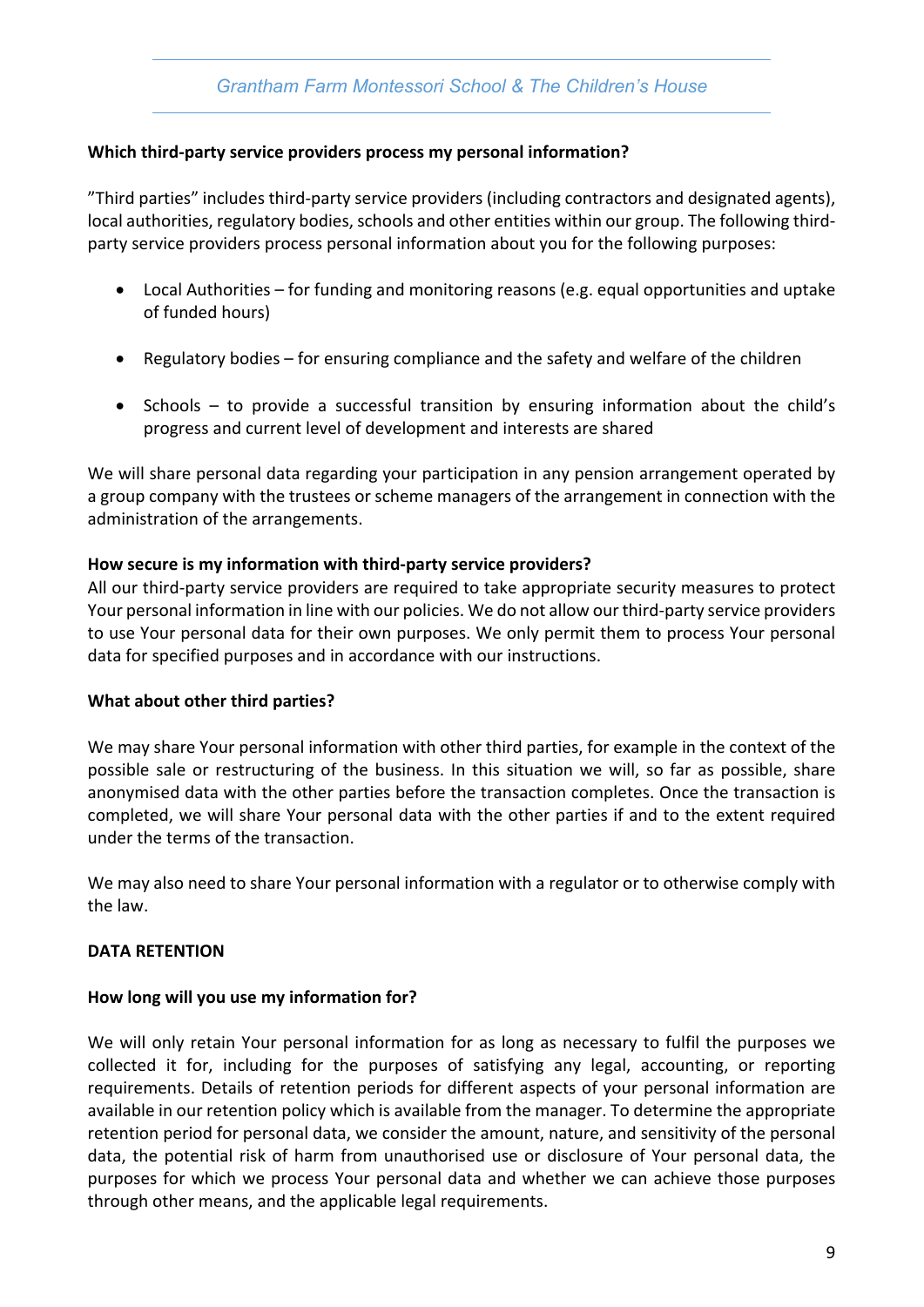In some circumstances we may anonymise Your personal information so that it can no longer be associated with You, in which case we may use such information without further notice to You. Once you are no longer an Employee, or a Child benefiting from the School's services or a Parent, as is appropriate, we will retain and securely destroy your personal information in accordance with applicable laws and regulations.

## **RIGHTS OF ACCESS, CORRECTION, ERASURE, AND RESTRICTION**

## **Your duty to inform us of changes**

It is important that the personal information we hold about You is accurate and current. Please keep us informed if Your personal information changes during your working relationship with us.

#### **Your rights in connection with personal information**

Under certain circumstances, by law You have the right to:

- **Request access** to Your personal information (commonly known as a "data subject access request"). This enables You to receive a copy of the personal information we hold about You and to check that we are lawfully processing it.
- **Request correction** of the personal information that we hold about You. This enables You to have any incomplete or inaccurate information we hold about You corrected.
- **Request erasure** of your personal information. This enables Employees or Parents to ask us to delete or remove personal information where there is no good reason for us continuing to process it. You also have the right to ask us to delete or remove Your personal information where You have exercised Your right to object to processing (see below).
- **Object to processing** of Your personal information where we are relying on a legitimate interest (or those of a third party) and there is something about Your particular situation which makes You want to object to processing on this ground. You also have the right to object where we are processing Your personal information for direct marketing purposes.
- **Request the restriction of processing** of Your personal information. This enables Employees or Parents, as is appropriate, to ask us to suspend the processing of personal information about You for example if You want us to establish its accuracy or the reason for processing it.
- **Request the transfer** of Your personal information to another party.

If You want to review, verify, correct or request erasure of Your personal information, object to the processing of Your personal data, or request that we transfer a copy of Your personal information to another party, please contact the manager in writing.

#### **No fee usually required**

You will not have to pay a fee to access Your personal information (or to exercise any of the other rights).

## **What we may need from You**

We may need to request specific information from You to help us confirm your identity and ensure Your right to access the information (or to exercise any of Your other rights). This is another appropriate security measure to ensure that personal information is not disclosed to any person who has no right to receive it.